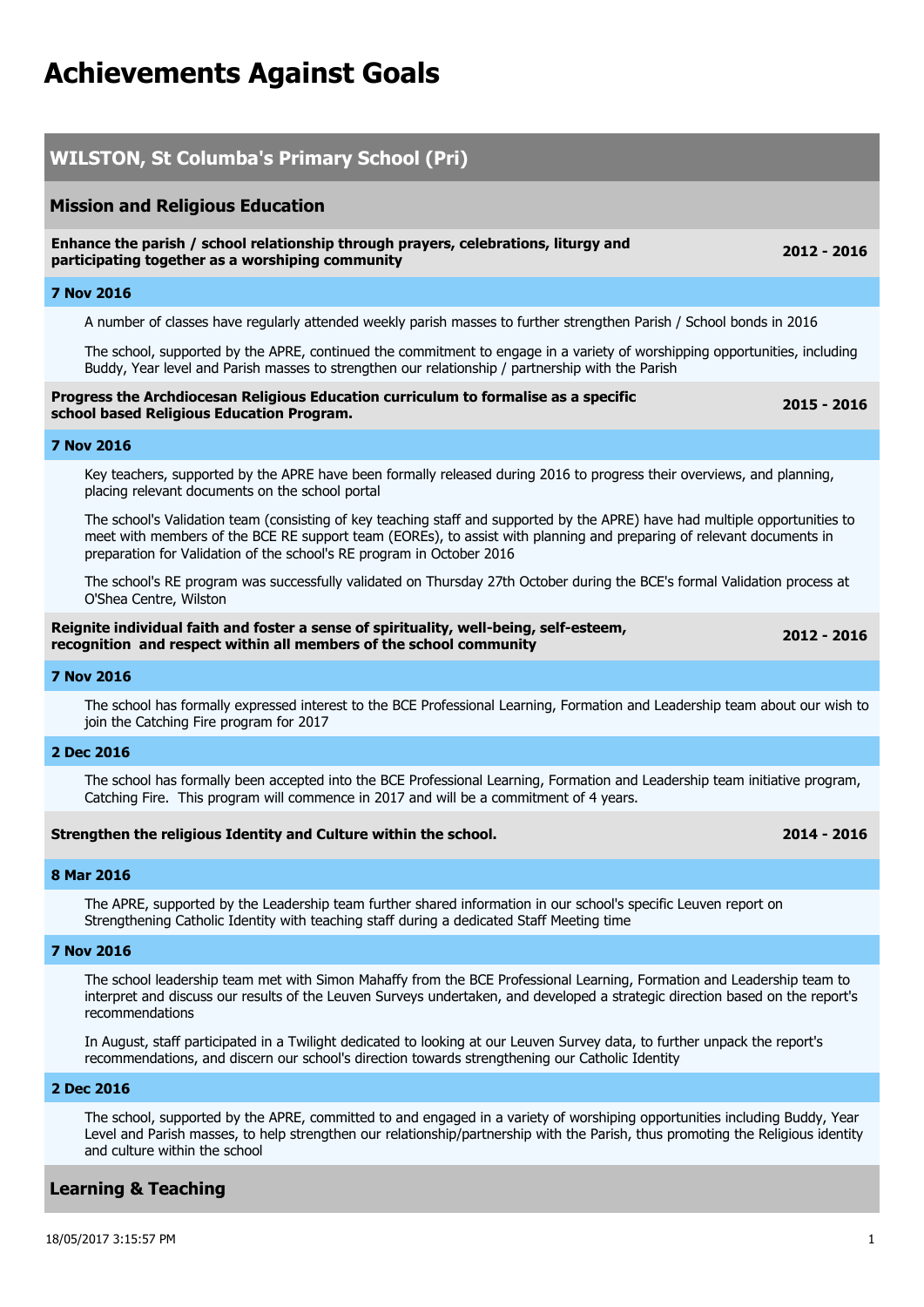#### **29 Nov 2016**

In Semester 1 2016 we successfully transitioned to an online reporting system through SRS, All reports are now published to the Parent Portal, including modified reports created outside of SRS.

The number of modified reports has been significantly reduced as the capability of SRS has been enhanced.

The suite of data available to us through the BI tool, has informed our planning, teaching and learning, and consequently our moderation and reporting conversations on student achievement.

Through support provided to us by the BCE Numeracy team throughout 2016, staff are now better able to interpret the suite of data, resulting in more informed decisions and professional judgement about improved student achievement.

| Targeted strategies are developed to support the identification, monitoring and | 2012 - 2016 |
|---------------------------------------------------------------------------------|-------------|
| improved education outcomes for students, including those with diverse needs    |             |

#### **22 Jan 2016**

\* All teaching staff attended a BCE provided PD during the January Pupil free days, facilitated by Jenny Halliday (EO Curriculum) outlining the expected and effective practices which include Model of Pedagogy, Gradual Release of Responsibility and the Context/Text Model

#### **10 Feb 2016**

\* Our school has joined the Literacy and Numeracy Collaborative for 2016 (focus on Numeracy) and the Principal and Primary Learning Leader attended an orientation PD to help plan our strategic directions in this area for 2016 and beyond

#### **29 Nov 2016**

With staff changes in Learning Support in 2016, the Personal Learning Plans were further refined making them much more user friendly and less time consuming to complete

All stakeholders appreciated the 'streamlined' PLP documents and the Learning Support staff were able to successfully implement the new document over the course of the 2016 school year. Feedback from Teachers and Parents was positive.

**The school leadership team and class teachers have well developed capacities to utilise information, communication and learning technologies to improve teaching and learning** 

**2012 - 2016**

#### **29 Nov 2016**

From Easter 2016, all students from Years 1-6 have their own personal device (iPad in Years 1-3, Laptop in Years 4-6) which is supportive of the use of ICT as a general capability, and which enhances and supports personalised learning for each student.

Use of the LIFE management system has continued in some classes throughout the school (Teacher driven, student focussed)

Our partnership with the UQ faculty of IT and Engineering continued throughout 2016, with our Robotics program focussing on our Year 4 cohort.

Coding in our Early, Middle and Upper year levels continues to progress with the support and guidance of our PLL and class teachers.

#### **The school wide approach to Literacy and Numeracy is reviewed and developed 2012 - 2016**

#### **29 Nov 2016**

All class teachers from P-6 have engaged with the Numeracy monitoring tools in line with the BCE Numeracy monitoring schedule for 2016. Data from these tools, has been entered into the Business Intelligence (BI) Tool, and used throughout 2016 to inform our Numeracy planning in to the future

Key staff members including the Principal and Primary Learning Leader, supported by other key Numeracy committee members, attended various PD opportunities throughout 2016 regarding our engagement with the Literacy and Numeracy Collaborative. Information from these PD sessions was shared with all staff at scheduled staff meetings, including a twilight on April 26

Key staff members, including the Principal and Primary Learning Leader, supported by other key Numeracy Committee staff, engaged with the recommended high yield strategies throughout 2016. These included; Review and Response meetings, and the creation and continued use of Data Walls.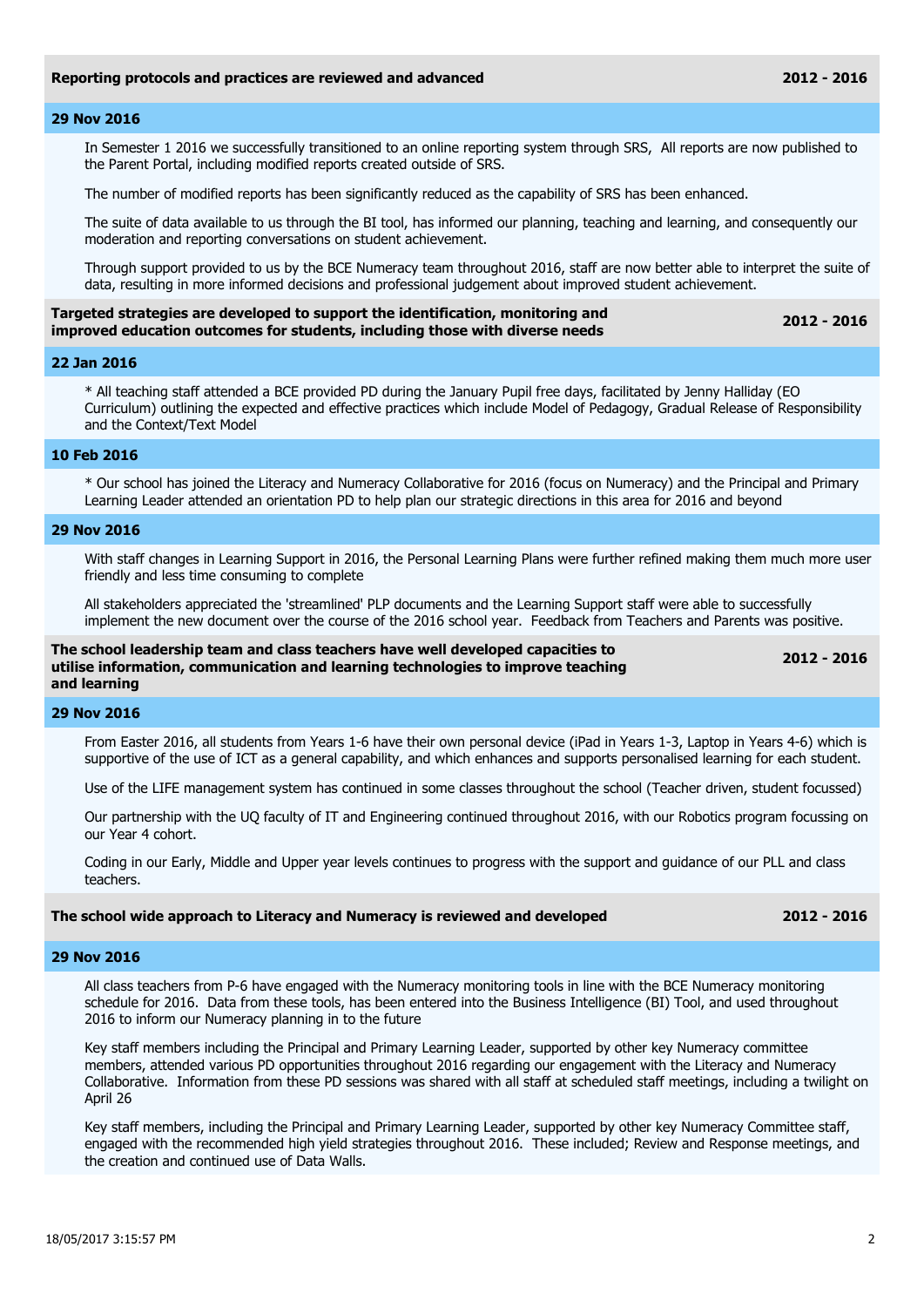Throughout 2016, supported by the BCE Numeracy team and the PLL, teaching staff engaged in curriculum conversations around the teaching of Mathematics at St. Columba's, based on the Australian Curriculum and the data available to us through the BI Tool.

As supported by the BCE Numeracy team, teaching staff have engaged with the advice sheets created by Professor Di Siemonn to inform targeted teaching and improved pedagogical practice in the area of Numeracy teaching.

### **Professional Practice & Collaborative Relationships**

#### **Develop a comprehensive approach to staff development, including professional learning, professional standards, performance management and leadership opportunities**

#### **1 Feb 2016**

All staff undertook mandatory online requirements including BCE Code of Conduct, and Student Protection training during Pupil Free days.

#### **7 Nov 2016**

Teaching staff undertook a variety of professional development opportunities through staff meetings, and various off-site BCE supported opportunities that aligned to the school's goals and learning plan (with a particular focus on Numeracy in 2016).

**Enhance partnerships with and between parents and carers to development a sense** 

**2012 - 2016**

**2012 - 2016**

#### **community and inclusiveness for all**

#### **7 Nov 2016**

**of** 

Several associate members were inducted into the School Board for the 2016 school year.

Increased communication via electronic means (namely the Parent Portal) as a way of enhancing home and school partnership.

The Leadership team continued to support the PALS initiatives throughout the school, in supporting members of the school community who require assistance, including welcoming new families.

#### **Enhance the effectiveness of communication between parents and teachers and the school leadership, including through the expanded use of Information, Communication and Learning Technologies**

**2012 - 2016**

#### **7 Nov 2016**

School Leadership team and the IT Coordinator further enhanced communication about the use of technology devices in the school via specific documentation on school-based programs (iPads and Laptop programs).

Cybersafety sessions were conducted by a Police Officer from the Stafford Police Station (Crime Prevention Department) for all St. Columba's students.

A cybersafety session for parents was conducted by a Police Officer from the Stafford Police Station (Crime Prevention Department).

Students and teachers in Year 4 continued the school's partnership with the University of Queensland in the implementation of a Robotics program.

St. Columba's Great Fete Website was used to communicate effectively to the parent and wider community about the biennial event.

Various (unofficial) social media pages such as the St. Columba's Facebook page, and the St. Columba's Mums group (closed group) were used regularly as a communication platform between parents to complement newsletter and community messages from meetings and assemblies.

Use of the parent portal has become more widely utilised as a way of communicating between home and school, and has become the preferred option for parents alerting the school of student absences.

#### **2 Dec 2016**

Semester 2 formal written reports were distributed for the first time, to all parents, via an upload to the parent portal, and were no longer printed in hard copy format, encouraging increased preference for use of the parent portal, and as a commitment to environmental and sustainability practices.

**Increase parent involvement in BCE internal component reviews for numerous aspects of school life** 

**2012 - 2016**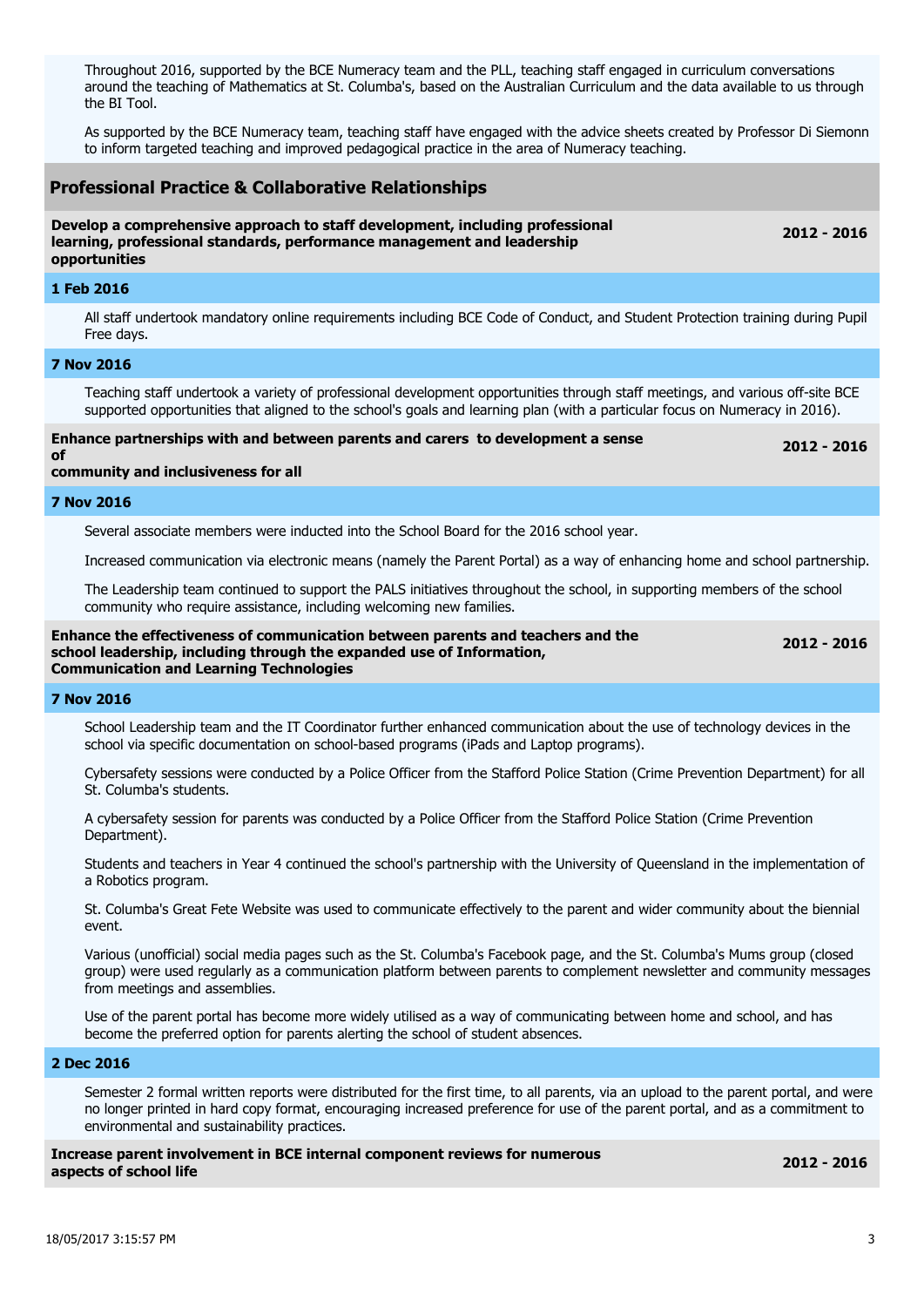#### **7 Nov 2016**

Information about our 2016 Internal Review process was shared with staff and the school community via both School Board and P & F meetings, and through the school newsletter.

Continuing a culture of improvement in our school community was sought and encouraged via participation in various surveys distributed to the staff and parent community.

Feedback arising from Internal Review process was collated, analysed and included in reporting templates as part of the review process, by groups of teaching staff, including the Leadership team.

Findings from the 2016 Internal Component Review process were presented to the Area Supervisor David Cashman at a staff meeting in early Term 3 and were successfully validated by him in BCE online program (SPARROW)

#### **The school centenary in 2017 is acknowledged as a significant event in the life of the school .**

**2014 - 2016**

#### **27 Jan 2016**

Proposed centenary events and dates were shared with the community via the School Board, School Newsletter and P&F Association

#### **17 Oct 2016**

The school's Centenary was launched with a very successful and well-attended Race Day in October 2016, with future dates and celebrations confirmed for the continuation of the Centenary up to October 2017.

#### **7 Nov 2016**

Various advertising materials and social media outlets were used to advertise and promote awareness in the school and wider community of upcoming Centenary celebrations.

The Parish has supported the school by helping to promote our Centenary celebrations at weekly masses, and through parish newsletters, both electronically and in hard copy.

Past and present students / families were encouraged to register details on a central database for information gathering purposes in readiness for Centenary events.

A whole school photo was taken using a drone in the shape of the number 100 to be used for promotional material and Centenary memorabilia.

A documentary style Centenary video was filmed to be used as part of the school's historical Centenary memorabilia.

Various memorabilia items were ordered and launched at the St. Columba's great Fete, including a special Centenary cookbook, containing a collection of St. Columba's families' favourite recipes, as well as customised beaded bracelets that include a specially designed St. Columba holy medal. Many of these items will continue to be sold throughout the Centenary year in 2017.

#### **Strategic Resourcing**

#### **Student First Support 2014 - 2016**

**2 Dec 2016**

Targeted professional learning and collaboration between teachers was strengthened in the area of Numeracy, with funding and support from BCE personnel.

| ICLT Information and Learning management systems are used to enhance student | $2012 - 2016$ |
|------------------------------------------------------------------------------|---------------|
| and staff engagement with learning, teaching and operating the school        |               |

#### **7 Nov 2016**

Some staff members continued in their use of the LIFE Learning management system where appropriate, whilst encouraging student access when relevant.

The St. Columba's 1:1 device programs continued to operate successfully with individual iPads for students from Years 1-3, and personal laptop devices for all students in Years 4 - 6.

#### **Strategically plan for all aspects of the QCEC Block Grant and locally funded capital works 2012 - 2016**

**7 Nov 2016**